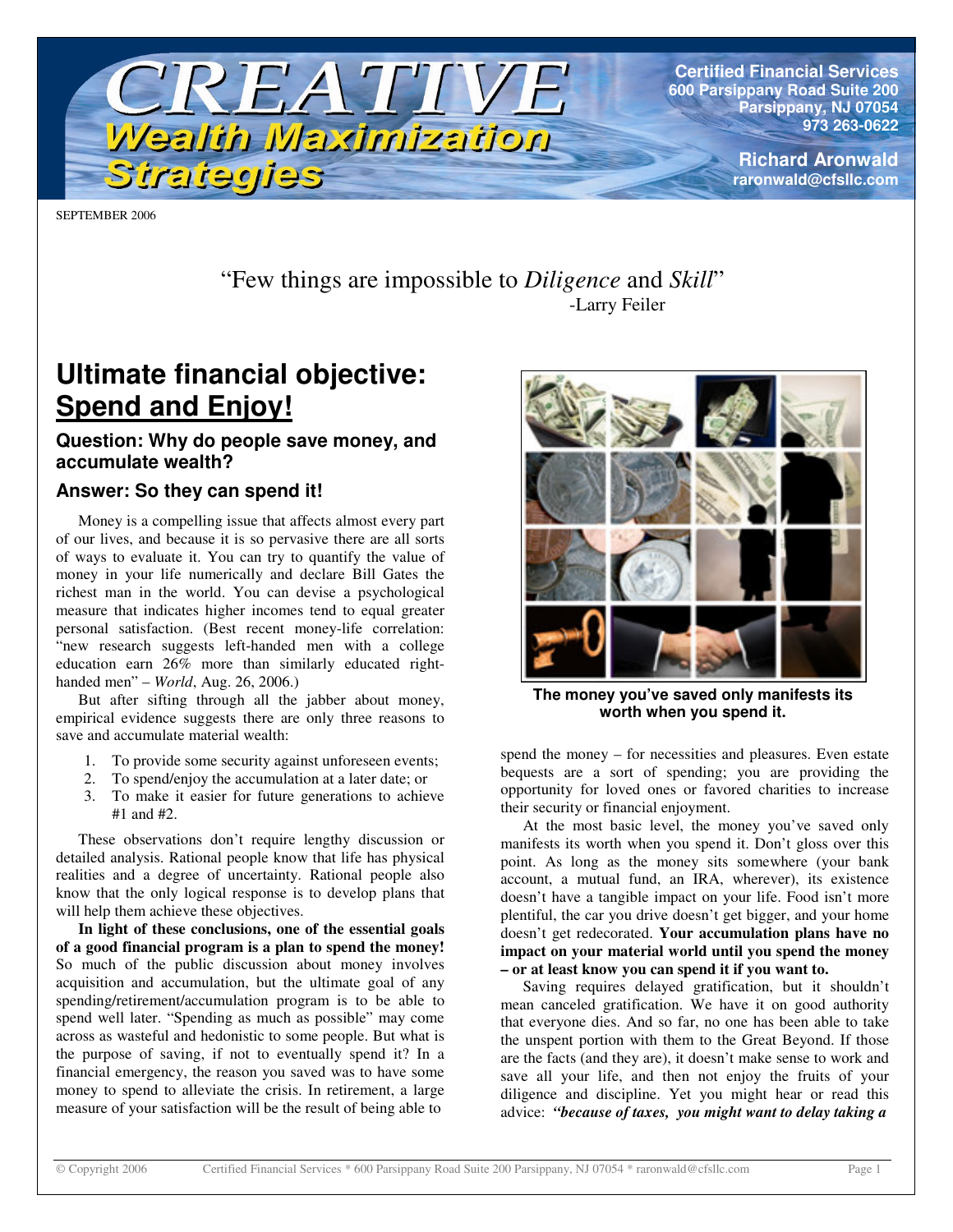#### *distribution from this account as long as possible."*

This is the reward for 20 or 30 years of delayed gratification, to be advised to wait even longer? That's only half a financial plan! Saving and the accumulation of material wealth shouldn't become a form of life-long masochism. Plans to accumulate the maximum should also include plans to spend the maximum!

#### **How then shall we spend?**

As mentioned earlier, a central focus of much "mainstream" financial planning information revolves around ways to increase the size of one's account, because even if spending is the final objective, you can't spend it if you don't

have it. But how do you spend it, once you've accumulated it? In a world where most of the attention is on accumulation strategies, there's really only *one* widely accepted "spending" strategy.

#### **The Base Plan: Live on earnings, conserve principal (LOECP)**

Here's the simple overview of LOECP: Build a large enough accumulation so that you can live on the earnings. That way, you don't have to worry about "outliving your money," because the principal will always be there, generating enough interest, capital gains, dividend income, etc. for spending. When you are gone, the principal can be passed to heirs, favorite charities, etc. Executed properly, the live-on-earnings-conserve-principal strategy accomplishes the three objectives of saving stated above.

#### **LOECP works (and what else is there?)**

The logic of LOECP is sound, and easy to understand. You don't know how long you will live. If you spend/enjoy too much too soon, there's always the unpleasant thought of running out of money in old age. That's a real concern, and it's scary. Living on earnings takes away some of the worry, because the strategy is designed to never exhaust assets. The earnings may fluctuate, but as long as you aren't touching the principal, your financial spending/enjoying power remains intact.

Of course, many of us not only see our savings or asset accumulations in terms of what enjoyment we can derive from it, but also what it could mean for our children, grandchildren and other special causes we support. So while we want to have enough to enjoy life, we don't necessarily want to spend it all on ourselves. Living on earnings ensures there will be an inheritance.

The key to success with the LOECP approach is accumulating a pile large enough that ongoing earnings from principal exceed the amount spent/enjoyed. This way, principal grows larger, and generates ever-higher earnings. In other words, LOECP becomes LOEEP – Living-on-Earnings, Enlarging-Principal.

#### **On the other hand…**

While LOECP is a workable spending strategy, it may not be the best approach to realize maximum spending. In fact, by its format, using LOECP to provide security and inheritance almost guarantees that you will lessen the spendability and enjoyment of the money you have accumulated. Consider the following:

**The untouched principal is one very expensive insurance policy**. It's true that living on earnings provides security against outliving your assets, but it does so by assuming you will live forever, and that's not going to happen. The "insurance" you get from conserving principal comes at a steep price.

Essentially, not touching the principal each year is the premium required to provide "old age security." As insurance, it's very expensive. With most insurance you pay a small premium to get a large benefit when, or if, something unexpected occurs. But with LOECP, the principal is the

> premium and the benefit, and there's no financial leverage from sharing the risk with others.

> Consequently, when you decide to live on the interest, the major beneficiary of your "insurance plan" is the financial institution that holds your assets. Let's use

a simple illustration:

**Living on earnings and conserving principal comes at a steep price.**

> If you have accumulated a million dollars, earning 8% annually, living on earnings would produce an \$80,000 annual income stream and never eat away at the principal. Depending on how you evaluate your retirement future, \$80,000 could sound like a nice number. But that's not the point!

> The bank (or pension plan, or insurance company, or investment company) gives you \$80,000 while it uses the million you've left in reserve. The institution will put your money to work, primarily to make more money for the institution, not you! Year by year, you get \$80,000 to work with, and they get a million to work with. Who really gets the most benefit from your account? One could argue that it's probably the financial institution that holds your account.

> But if you deliberately plan to conserve principal by living on earnings so you can leave an inheritance, there's another downside. **The untouched principal may not pass directly to beneficiaries.** Any significant amount of money left to the next generation may be filtered through the government, either by way of estate taxes or income taxes due on the unspent portion. In other words, if you don't spend it, the government may take a portion before it gets to whomever you wanted to leave it. By using the living-on-earnings approach, you are not receiving full enjoyment from the money, and thanks to the tax law, your heirs may not either. The larger the principal amount, the greater the possibility of diminished inheritance.

> Go back to our million dollar example. Assuming one had followed a conventional approach and held the principal in a qualified retirement plan, it's not unreasonable to conclude the income tax transfer costs at death could reduce the amount passed on to your heirs by 30% or more.

> In light of the previous paragraphs, one could argue that LOECP provides greater benefits for the financial institutions and the U.S. Treasury, with you getting the "extra" while living, and your heirs getting the "leftovers" when you die.

#### **Is There Something Better Than LOECP? (How about a PSP?)**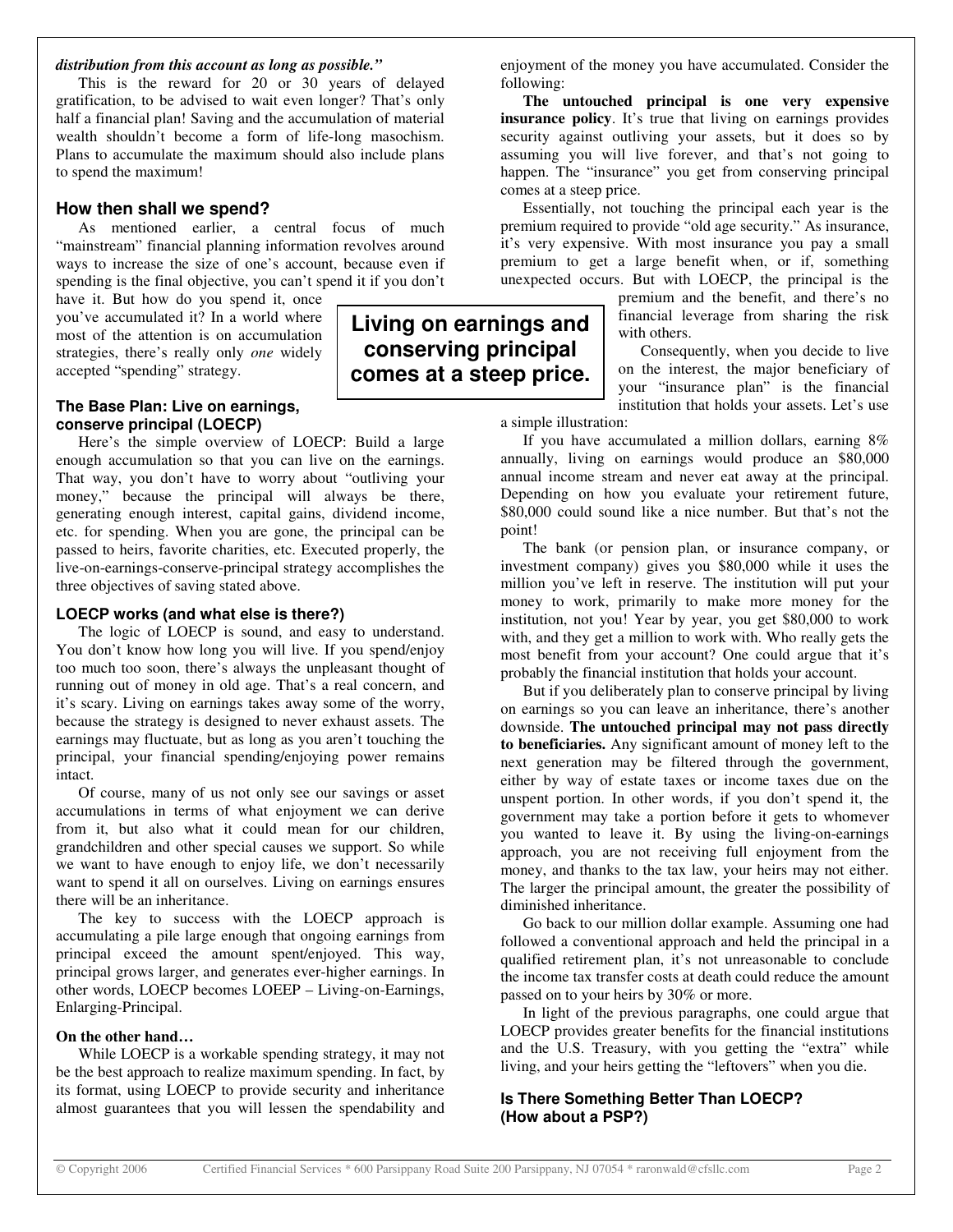The living-on-earnings-conserve-principal approach is a one-size-fits-all strategy. The only variables are the size of the principal and the rate of return. But depending on your situation, you may be able to develop a Personalized Spending Plan, referred to hereafter as a PSP. (After all, what's another acronym among friends?) Depending on a variety of factors – such as your age, and the types of assets you hold, and the order in which you liquidate or spend those assets – you may find a PSP results in more money to enjoy.

Here is a sampling of PSP principles that can be used to generate more spending from your principal.

**1. Plan to live a long time, but not forever.** Considering all the financial objectives you have for the future (security, retirement, inheritance, etc.) devise a plan that allows you to enjoy a good portion of your wealth based on life expectancy, not forever. In other words, plan to "spend down" the principal.

If you use our million dollars at 8% from above, what would happen if you withdrew \$100,000 each year instead of \$80,000? The money would run out in twenty years, but if you are 70 years old when you start this plan, that's twenty years of having 25% more each year. In this instance, that translates to 25% more spending power/enjoyment.

**2. Understand that different financial assets have different "spending" characteristics and plan to use them at times when you can maximize their "spendability."** This idea of spending down is not as scary as it might sound, because in making a life expectancy plan, you can include some "backup" items that will actually have more spendable value as you get older.

As an example, a **reverse mortgage** allows homeowners to draw against the equity in their home, with no repayment due until either the homeowner dies or moves out. At that time, the property is either sold or signed over to the lender to satisfy the debt.

While reverse mortgages can be an innovative way to generate a tax-free income stream from the equity of your home, a key variable in the amount of income you will receive is your age. The older you are, the more you'll receive, because the payouts are based on actuarial calculations of life expectancy. Better to spend this asset later, rather than earlier, in retirement.

Through a financial transaction called a **collateral assignment**, life insurance death benefits can also be paid tax-free before death. In exchange for becoming the beneficiary on the policy, a financial institution will make a discounted immediate payout. Again, the amount of the discount is determined by age or medical condition. From a \$500,000 policy, a seventy-year-old in good health might receive \$200,000, while an eighty-five-year old might receive \$350,000. Obviously, the collateral assignment "spends' better the older you are.

*(By the way, this is an effective argument for keeping life insurance, even if you don't "need it." Having it allows you to free up principal from being used as insurance. And if you die without using the assignment option, life insurance is a clean liquid asset to provide tax-free survivorship benefits, or pass on to heirs. As we've said previously, if you decide to*

*buy life insurance, find a way to keep it. Otherwise, it can be money spent for nothing.)*

**3. Think flexibly about spending.** One of the standard lines



of the old-style financial plan is the phrase "you'll be on a fixed income in retirement," as if your accumulated assets must be arranged to duplicate a pension plan, with a check for the same amount showing up in your

mailbox month after month. When everyone could survive on Social Security and a company pension, that scenario might have worked out. But things change. Don't be rigid in your thinking or your income distribution. Prepare to respond according to your situation.

You may want to plan to spend more now while you can more fully enjoy it, as opposed to deferring the money into the future when you may not be as active. With LOECP, spending more means eating away at your principal; today's enjoyment creates tomorrow's fear. That fear alone can be enough of a deterrent to keep you from spending.

Instead, right from the start, make allowance for your spending to change. For example, make sure some of your assets are in accounts that make irregular distributions possible without extra tax consequences.

With that attitude in mind, you might consider *systematically withdrawing from your qualified plan as soon as possible.* Since any money withdrawn from a pre-tax qualified plan is going to be fully taxed as income on distribution, it may be beneficial to take the money in small, regular amounts, just to dampen the tax impact – even if you don't "need" the money right now. Simply "re-save" the distribution, and put it to work in some other place where future tax consequences are diminished, or your options are more flexible. By preemptively making distributions in this manner, you are less likely to encounter situations that require a large lump sum withdrawal, with the additional income tax bumping you into a higher marginal tax bracket.

**4. Finally, don't neglect the wealth-building strategies that make enjoyable spending possible.** Spending from principal isn't really much different than spending from your working income. It doesn't require a different type of money.

However, when it comes time to begin spending, some financial advisors may recommend liquidating real assets, like rental property, and converting them to paper assets, (like bonds, stocks or cash). The theory is that this ensures that you won't be faced with a situation where illiquid assets must be sold at a discount to meet an emergency.

However, assuming those non-liquid assets were profitable, it also ensures that you will stop receiving those profits. As we've mentioned in previous issues, a balance of real and paper assets is desirable in most circumstances. Even though liquidity is an important issue, there shouldn't be a flight to paper assets, just because you've moved into spending mode.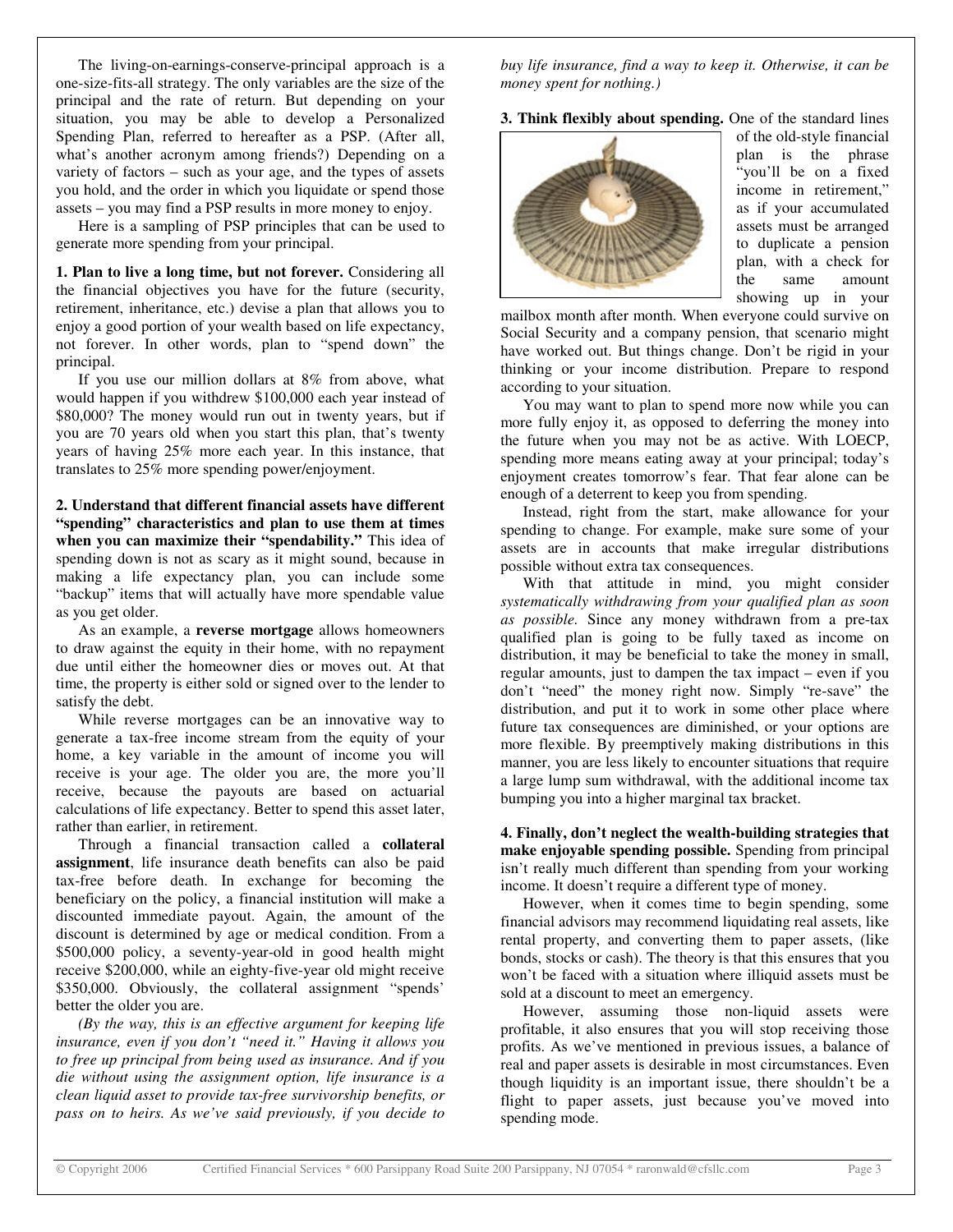Everyone's situation is different, so how you arrange the pieces will vary. **The key is understanding that in order to maximize your enjoyment of the wealth you have worked so hard to accumulate, you should be developing a plan to spend as well as a plan to save.**

*HAVE YOU PLANNED TO SPEND (AND ENJOY) WHAT YOU'VE SAVED?*

**DO YOU HAVE A PSP OR ARE YOU STILL PLAN-NING FROM THE LOECP MODEL?**

**(If it's time to contact us, you should do so ASAP, right?)**

# **NEWS DIGEST**

*(Snippets from stuff we've read, including differing points of view, not all of which we agree with. Want to know more? Give us a call and we can provide you with the complete article.)*

#### **DEBT CAN SHACKLE COLLEGE GRADUATES**

Debt is a big issue for folks in their 20s. According to the College Board, an association of schools, colleges and universities, 73% of graduates from four-year non-profit private colleges had student loans outstanding with \$19,400 typically owed.

Once kids get into the work force, this debt can cause a heap of financial stress. New York's AllianceBernstein Investments recent surveyed college graduates between ages 21 and 35. Among those who graduated with debt, 42% said they were now living paycheck to paycheck, versus 24% of those who graduated debt-free.

Jonathan Clements, *Wall Street Journal*, August 2, 2006.

#### **CAR THIEVES LIKE ESCALADES, PICK-UP TRUCKS**

For the fourth straight year, GM's luxury Cadillac Escalade topped the list of late model vehicles most coveted by thieves, according to analysts of theft claims in 2005 by the insurance industry.

Ford's F-250/350 large pickup truck was in the top five most stolen models along with the Dodge Ram 1500 quad cab pickup and the Sebring four-door sedan, both made by Chrysler. Pickups have become more popular among car thieves as their sales have grown.

The Ford Taurus, and the Pontiac Vive & Buick LeSabre, both made by GM, were among the least stolen models.

*Reuters*, June 7, 2006.

#### **AGING POPULATION, LOW BIRTH RATES MAKE RETIREMENT UNCERTAIN IN EUROPE**

By  $2010 -$  just four years from now – there will be more 55- to 64-year-olds in the European Union, Austria's social affairs minister warns. The growing number of older Europeans, coupled with low birth rates across the 25-nation bloc, is giving lawmakers a big headache. At issue is how to financially shoulder the burden of an aging society while staying competitive globally and finding workable incentives for people to have more babies.

"It's getting worse and worse. If things continue like this, no one is ever going to get to retire," said Roni Howath, a former Vienna postal worker who retired early and now drives a cab from time to time to supplement his pension. In the past, European taxpayers relied on generous national pension plans fueled in part by those still working. But in recent years, many governments have made severe cutbacks amid fears that with fewer people paying into the system, there will be less money to dole out.

Associated Press, July 17, 2006.

#### **OVER PAST 25 YEARS, CREDIT-CARD DEBT TRIPLES FOR TWO-INCOME FAMILIES**

You might have expected that the two-income families of today would have a higher standard of living and greater financial security than the single-earner households of past generations. The fact is most families are buried in debt. In 1981, the average family owed just 4% of personal income in credit card and other unsecured debt. Today, that figure has tripled to 12%.

> Elizabeth Warren and Amelia Warren Tyagi, *Bottom Line Personal*, July 15, 2006.

#### **PUBLIC FAVORS HIGHER INSURANCE PREMIUMS FOR UNHEALTHY LIFESTYLES**

A new study shows that public sentiment is shifting towards acceptance of higher health insurance rates for people with unhealthy lifestyles, giving human resource executives new ammunition to introduce employee health plan designs with incentives to pursue healthier habits.

Right now, large employers and their health care consulting firms are refining a benefit strategy for 2007 and sourcing vendors to fulfill their requirements. A relatively new angle that is gaining ground is providing financial incentives, such as lower premiums or co-payments, for employees who choose healthy behaviors like smoking cessation, exercise and weight control.

Wall Street Journal/Harris Poll results released yesterday indicate consumer support for such programs is growing. More than half of those surveyed (53%) said they think it's fair to ask people with unhealthy lifestyles to pay higher insurance premiums than those with healthy lifestyles, while 32% said it would be unfair.

*PRNewswire,* July 24, 2006.

#### \_\_\_\_\_\_\_\_\_\_\_\_\_\_\_\_\_\_\_\_\_\_\_\_\_\_\_\_\_\_\_\_\_\_\_\_\_\_\_\_\_\_\_\_ **THINGS THAT MAKE YOU GO "HMMM…"**

## **Why some people are willing to pay a higher rate to borrow from "a real person"**

If you took on a new mortgage or re financed your existing mortgage in the past five years, it's quite likely that within the first year of the loan you received a notice from the lender saying "we've sold your mortgage. Beginning next month, all future payments will be made to (blank)." In the language of finance, your individual mortgage became "securitized."

In a normal scenario, a bank lends the homebuyer a large amount, then recovers the loan (with interest) in small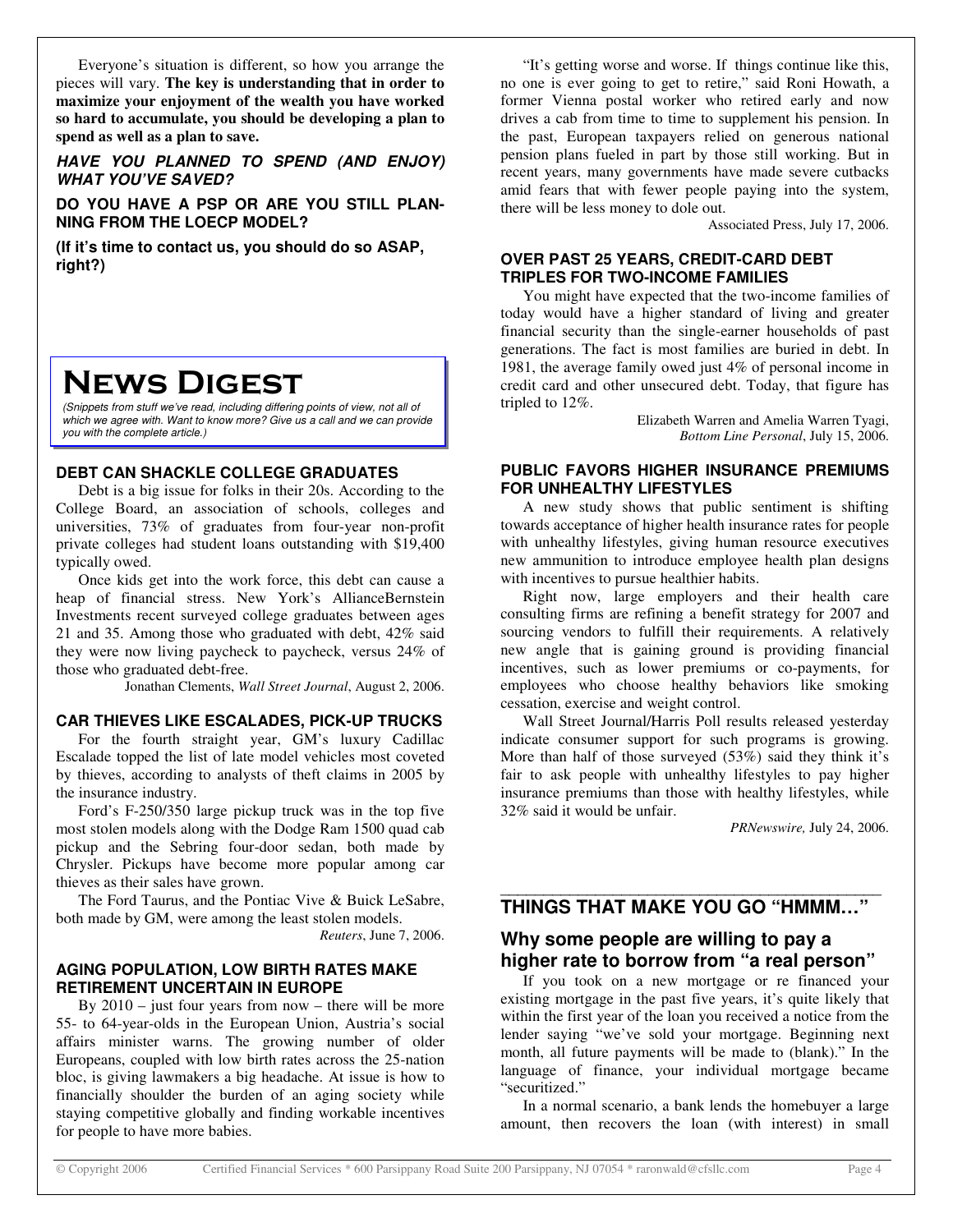increments over time. This is a profitable arrangement for the bank, but it has downsides. Money lent to one borrower reduces available capital for other lending, which may be more profitable. With mortgage terms running longer (30 years and beyond), it not only takes longer for the bank to get its money back, but increases the chance the borrower might default.

Securitization is a process that allows an individual lender (like your local bank) to minimize some of these investment risks. In securitization, banks pool their loans and sell them to larger financial institutions. The financial institutions like the regular payments generated by the pool of mortgages, and the bank gets most of its principal back so it can lend again. As an August 2, 2006 *Wall Street Journal* article notes: "securitization has become increasingly popular for banks and investors alike."

In order to securitize their loans, banks must make sure their portfolios meet high standards that investors would find attractive. The borrowers should have a good payment history, and the amount owed should be low in proportion to the market value of the property. Loans that fit this category are considered to be "conforming," i.e., they conform to the benchmarks that would make them suitable for securitization, conforming loans often have a lower interest cost than nonconforming loans that the bank keeps in its own portfolio and does not sell. The difference between conforming and nonconforming loan interest rates can be as much as 1.5% higher on a mortgage for the same property.

However, as the market has cooled in parts of the U.S., some real estate investors are finding they may prefer to pay the higher rate – just to keep the loan from being securitized. According to the *WSJ* article, "Real estate borrowers who may have some trepidation about the future see value in maintaining a friendly relationship with a trusted banker rather than be at the mercy of nameless agencies that service the loans on behalf of investors, in case anything goes wrong and they need an understanding ear."

*Hmmm…*There's no limit to the value of good customer service. Like any other retail consumer, borrowers are usually willing to pay a higher price if they believe they will be treated better.

# **MONEY MAKES A DIFFERENCE (***but how much?)*

Suze Orman is a syndicated columnist, CNBC business show regular, speaker, and author of several books on personal finance. On her "Money Matters" website, from July 31, 2006, she offered the following thoughts on the connection between money and happiness.

\_\_\_\_\_\_\_\_\_\_\_\_\_\_\_\_\_\_\_\_\_\_\_\_\_\_\_\_\_\_\_\_\_\_\_\_\_\_\_\_\_\_\_\_\_\_\_\_

**"I would love to live in a world where authentic happiness was achievable solely from the richness of our relationships, but I am a realist. And the reality I see – and that so many of you talk to me about – tells me that money does play into our ability to be truly happy.**

**I am talking about how your happiness is affected when you are worried about how you will pay bills at the** **end of the month, save for the future, and be able to afford to retire – how you will make ends meet.**

**When that is your reality, I think it is ridiculously hard to be authentically happy.**

**Look, I want to be quite clear: I am in no way saying that money is all that matters. But I am tired of how scared everyone is to admit that money does in fact make a difference in the quality of our lives."**

What do you think? How much does money contribute to your happiness? Or to put it another way, how much does paying attention to financial matters and the concern over your money situation affect your happiness and security?

Everyone probably has a different answer to those questions. Money may not be the major source of happiness, but it's not something you can ignore or neglect. That's why many individuals find trusted professionals to help them take care with their financial plans. Taking care of your money issues keeps them from diminishing or distracting from the things in life that make you truly happy.

#### \_\_\_\_\_\_\_\_\_\_\_\_\_\_\_\_\_\_\_\_\_\_\_\_\_\_\_\_\_\_\_\_\_\_\_\_\_\_\_\_\_\_\_\_ **LIFE INSURANCE: ASSET OR LIABILITY?**

Robert Kiyosaki, author of *Rich Dad, Poor Dad*, has a simple formula for financial success:

#### **"You must know the difference between an asset and a liability, and buy assets. If you want to be rich, it is all you need to know. It is Rule No. 1. It is the only rule."**

In elaborating on Rule No. 1, Kiyosaki's definitions are just as simple:

- **An asset is something that puts money in my pocket.**
- **A liability is something that takes money out of my pocket.**

Kiyosaki notes that the biggest problem for most people is they are "financially illiterate," and can't distinguish between assets and liabilities. As an example, Kiyosaki points to the conventional classification of a personal residence – asset or liability? For most in the middle class, a home is often mentioned as one's "greatest asset," because of the equity that usually accrues over time. But Kiyosaki disagrees, noting that a personal residence takes a lot of money out-of-pocket (mortgage interest, property taxes, maintenance costs, etc.), but puts no money back in – unless the home is sold.

It is interesting to apply Kiyosaki's asset-or-liability litmus test to other financial instruments. For example:

#### **Is life insurance an asset or a liability?**

That's an interesting question. Here's an interesting answer.

- **A life insurance policy can be:**
	- **1. A current asset** *or* **a liability for the policy owner.**
	- **2. A future asset for the beneficiaries.**

When a lender asks a borrower to provide financial information, cash value accumulations in a permanent insurance policy are considered assets. And the dividends paid to cash value policyholders could be considered "putting